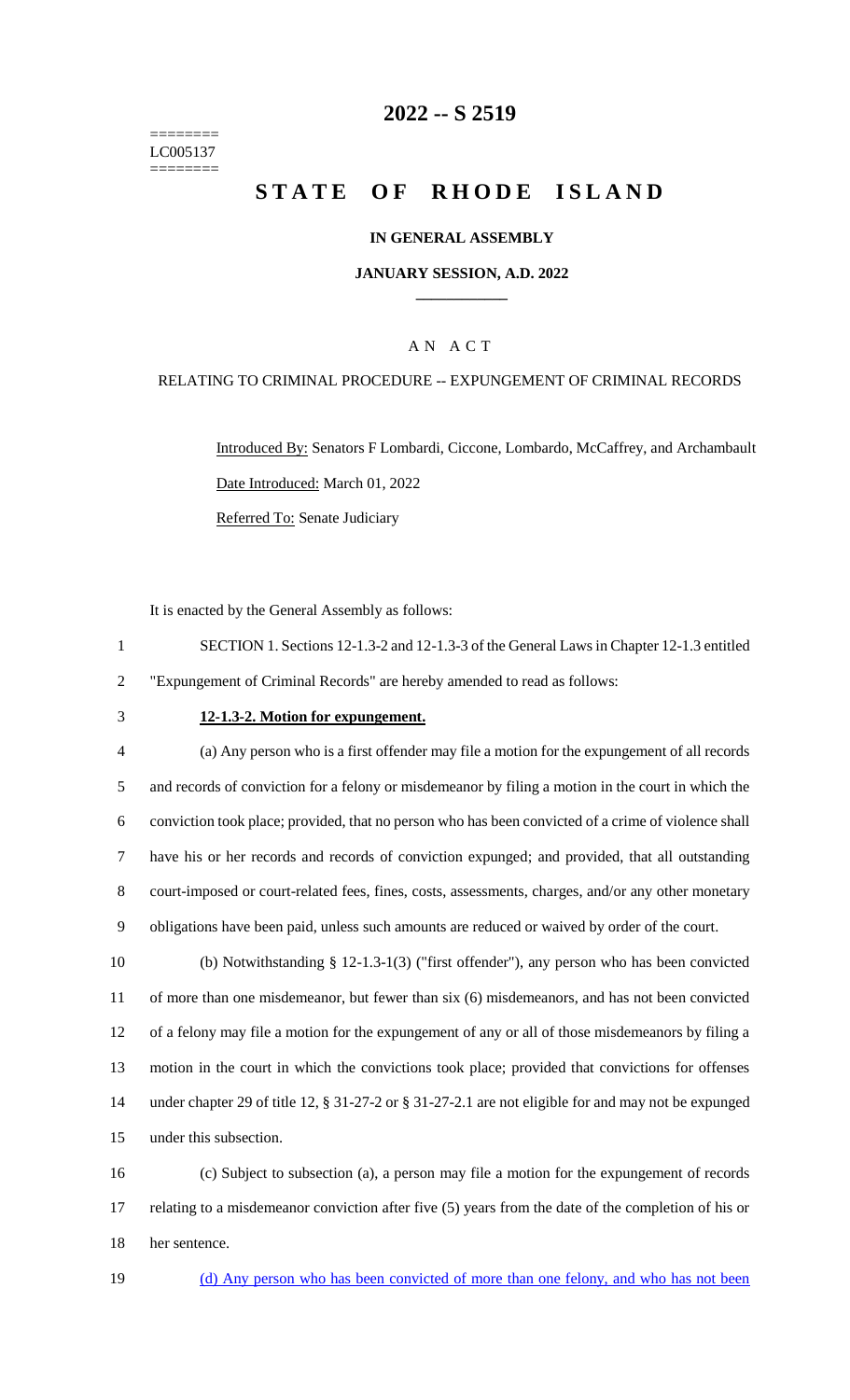convicted of a felony which is considered a crime of violence, may file a motion for the expungement of any or all of those felonies in the court in which the convictions took place; provided that multiple convictions for offenses under chapter 29 of title 12 are not eligible for and may not be expunged.  $\frac{d}{e}$  Subject to subsection (a), a person may file a motion for the expungement of records relating to a felony conviction after ten (10) years from the date of the completion of his or her sentence. 8 (e)(f) Subject to  $\S 12-19-19(c)$ , and without regard to subsections (a) through (c) of this section, a person may file a motion for the expungement of records relating to a deferred sentence upon its completion, after which the court will hold a hearing on the motion.  $(f)(g)$  Subject to subsection (b) of this section, a person may file a motion for the expungement of records relating to misdemeanor convictions after ten (10) years from the date of the completion of their last sentence.  $(g)(h)$  Notwithstanding the provisions of subsections (a) through (f) of this section, a person may file a motion for the expungement of records related to an offense that has been decriminalized subsequent to the date of their conviction, after which the court will hold a hearing on the motion in the court in which the original conviction took place. (i) Subject to subsection (d) of this section, a person may file a motion for the expungement 19 of records relating to felony convictions after twenty (20) years from the date of the completion of 20 their last sentence. **12-1.3-3. Motion for expungement -- Notice -- Hearing -- Criteria for granting.** (a) Any person filing a motion for expungement of the records of his or her conviction pursuant to § 12-1.3-2 shall give notice of the hearing date set by the court to the department of the attorney general and the police department that originally brought the charge against the person at 25 least ten (10) days prior to that date. (b) The court, after the hearing at which all relevant testimony and information shall be considered, may, in its discretion, order the expungement of the records of conviction of the person filing the motion if it finds:

 (1)(i) That in the five (5) years preceding the filing of the motion, if the conviction was for a misdemeanor, or in the ten (10) years preceding the filing of the motion, if the conviction was for a felony, the petitioner has not been convicted nor arrested for any felony or misdemeanor; there are no criminal proceedings pending against the person; that the person does not owe any outstanding court-imposed or court-related fees, fines, costs, assessments, or charges, unless such amounts are reduced or waived by order of the court; and he or she has exhibited good moral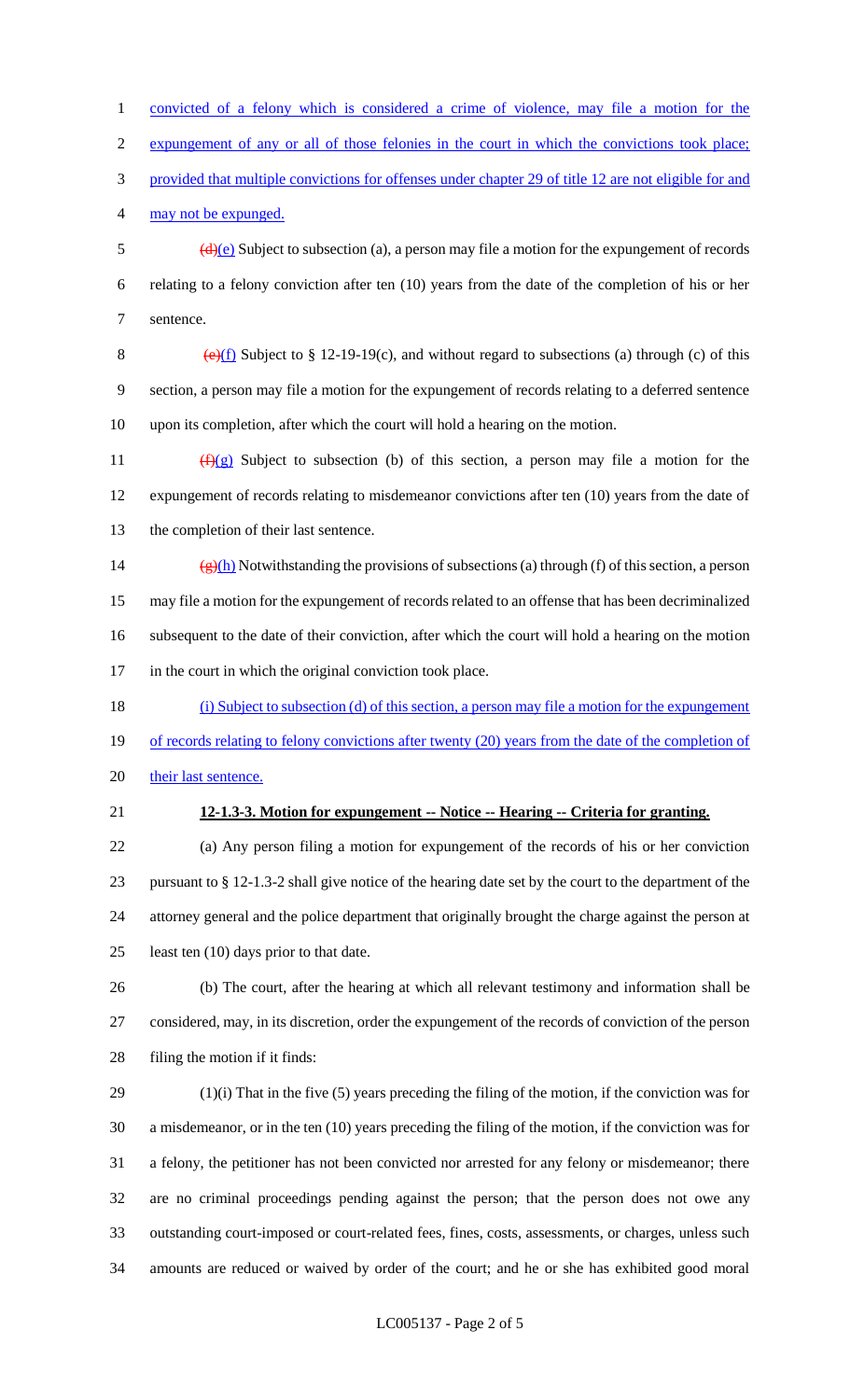character;

 (ii) That after a hearing held under the provisions of § 12-19-19(c), the court finds that the person has complied with all of the terms and conditions of the deferral agreement including, but not limited to, the payment in full of any court-ordered fines, fees, costs, assessments, and restitution to victims of crimes; there are no criminal proceedings pending against the person; and he or she has established good moral character. Provided, that no person who has been convicted of a crime of violence shall have their records relating to a deferred sentence expunged; or

 (iii) Subject only to §§ 12-1.3-2(b) and (f), that in the ten (10) years preceding the filing of the motion, if the convictions were for multiple misdemeanors, the petitioner has not been convicted nor arrested for any felony or misdemeanor; there are no criminal proceedings pending against the person; and they have exhibited good moral character; and, provided that convictions for offenses under chapter 29 of title 12, § 31-27-2 or § 31-27-2.1 are not eligible and may not be 13 expunged under this subsection-; or

(iv) That in the twenty (20) years preceding the filing of the motion, if the convictions were

for multiple felonies, the petitioner has not been convicted nor arrested for any felony or

16 misdemeanor, there are no criminal proceedings pending against the person, and they have

17 exhibited good moral character.

 (2) That the petitioner's rehabilitation has been attained to the court's satisfaction and the expungement of the records of his or her conviction is consistent with the public interest.

 (c) If the court grants the motion, it shall order all records and records of conviction relating to the conviction expunged and all index and other references to it removed from public inspection. A copy of the order of the court shall be sent to any law enforcement agency and other agency known by either the petitioner, the department of the attorney general, or the court to have possession of the records. Compliance with the order shall be according to the terms specified by the court.

 (d) The defendant shall be advised at the hearing that any and all bail money relating to a case that remains on deposit and is not claimed at the time of expungement shall be escheated to the state's general treasury in accordance with chapter 12 of title 8.

 (e) In cases of expungement sought pursuant to § 12-1.3-2(g), the court shall, after a hearing at which it finds that all conditions of the original criminal sentence have been completed, and any and all fines, fees, and costs related to the conviction have been paid in full, order the expungement without cost to the petitioner. At the hearing, the court may require the petitioner to demonstrate that the prior criminal conviction would qualify as a decriminalized offense under current law. The demonstration may include, but is not limited to, an affidavit signed by the petitioner attesting to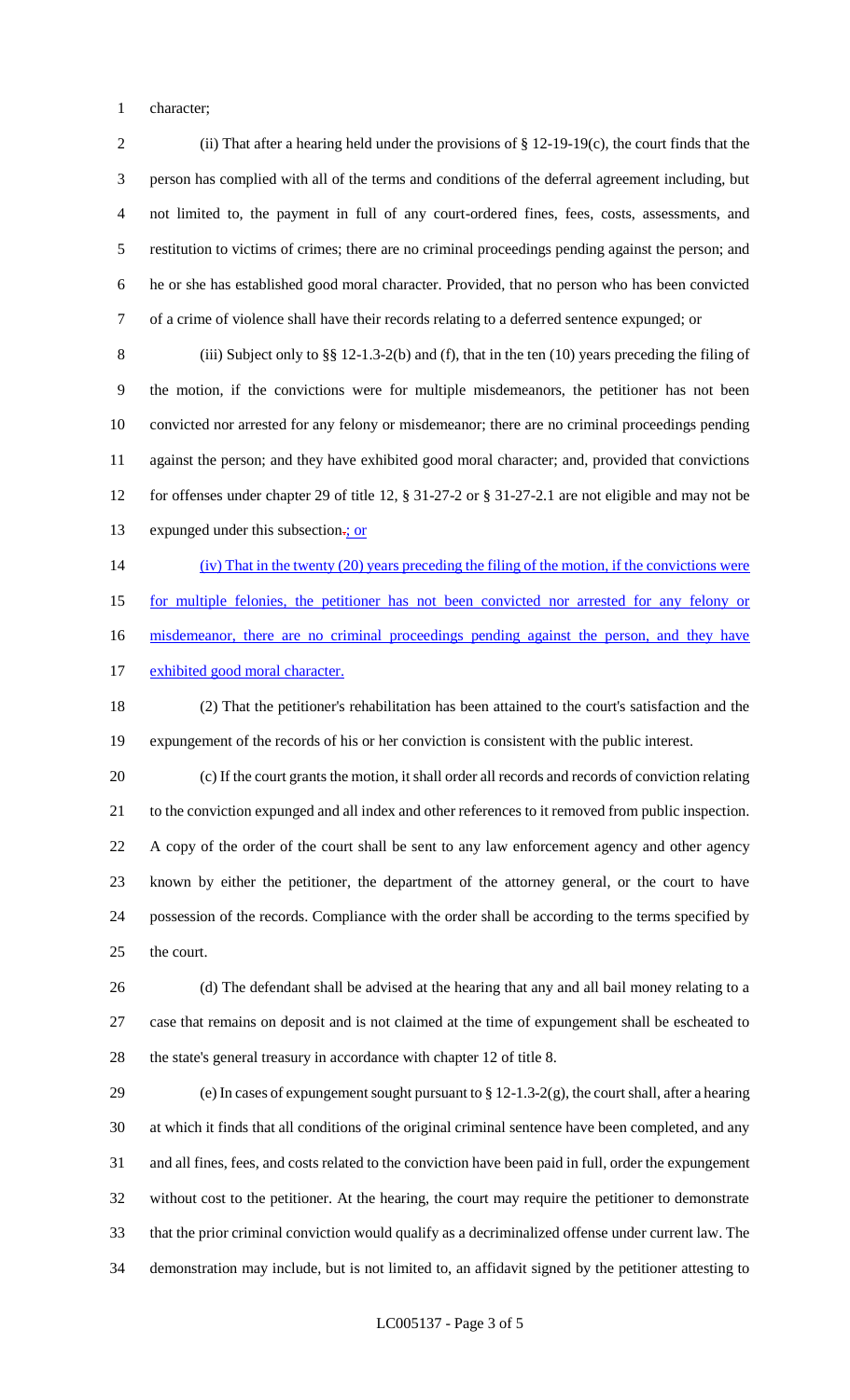- 1 the fact that the prior conviction qualifies as a decriminalized offense under current Rhode Island
- 2 law.
- 3 SECTION 2. This act shall take effect upon passage.

======== LC005137 ========